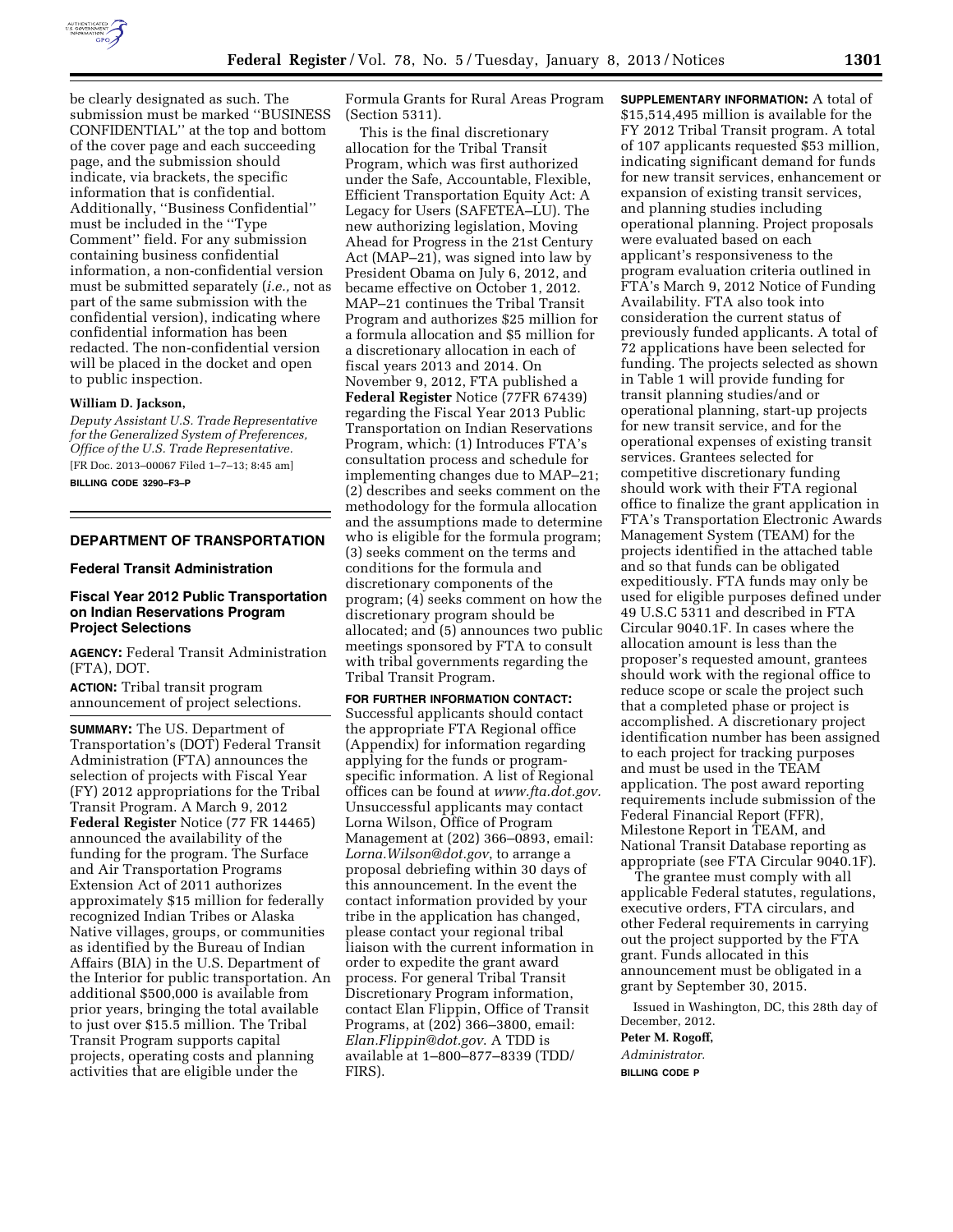۰

| State | Project ID                                                   | <b>Applicant Legal Name</b>                           | Project Purpose                                      | <b>Award Amount</b> |
|-------|--------------------------------------------------------------|-------------------------------------------------------|------------------------------------------------------|---------------------|
| AK.   | D2011-TRTR-068<br>(\$31,207); D2012-<br>TRTR-002 (\$166,793) | <b>Chickaloon Native Village</b>                      | <b>Operating</b>                                     | \$198,000           |
| AK.   | D2012-TRTR-003                                               | Native Village of Manley Hot<br>Springs               | Operating                                            | \$188,656           |
| AK    | D2012-TRTR-004                                               | Sitka Tribe of Alaska                                 | Operating                                            | \$150,000           |
| AK    | D2012-TRTR-005                                               | <b>Tetlin Village Council</b>                         | Operating                                            | \$241,520           |
| AZ    | D2012-TRTR-006                                               | Ak-Chin Indian Community                              | Operating and<br>Capital (Start-                     | \$190,000           |
| AZ.   | D2012-TRTR-007                                               | Cocopah Indian Tribe                                  | Operating                                            | \$300,000           |
| AZ.   | D2012-TRTR-008                                               | Colorado River Indian Tribes                          | Planning                                             | \$25,000            |
| AZ.   | D2012-TRTR-009                                               | Navajo Nation Transit System                          | <b>Operating</b>                                     | \$166,000           |
| AŽ    | D2012-TRTR-010                                               | Pascua Yaqui Tribe                                    | Operating                                            | \$190,000           |
| AZ.   | D2012-TRTR-011                                               | Quechan Indian Tribe                                  | Operating                                            | \$200,000           |
| CA.   | D2012-TRTR-012                                               | <b>Bishop Paiute Tribe</b>                            | Operating and<br>Planning                            | \$195,316           |
| CA.   | D2012-TRTR-013                                               | Blue Lake Rancheria, California                       | Operating and<br>Capital                             | \$181,966           |
| CA    | D2012-TRTR-014                                               | Morongo Band of Mission<br><b>Indians</b>             | Operating and<br>Capital (Start-<br>$\log$           | \$158,999           |
| CA.   | D2012-TRTR-015                                               | North Fork Rancheria of Mono<br>Indians of California | Capital,<br>Operating and<br>Planning (Start-<br>up) | \$305,026           |
| CA.   | D2012-TRTR-016                                               | <b>Reservation Transportation</b><br><b>Authority</b> | <b>Operating</b>                                     | \$425,153           |
| CА    | D2012-TRTR-017                                               | Susanville Indian Rancheria                           | Operating and<br>Capital                             | \$123,925           |
| CA    | D2012-TRTR-018                                               | Tule River Tribe                                      | Operating and<br>Capital (Start-<br>unl              | \$450,000           |

TABLE I<br>FY2012 TRIBAL TRANSIT PROGRAM PROJECT SELECTIONS

Ξ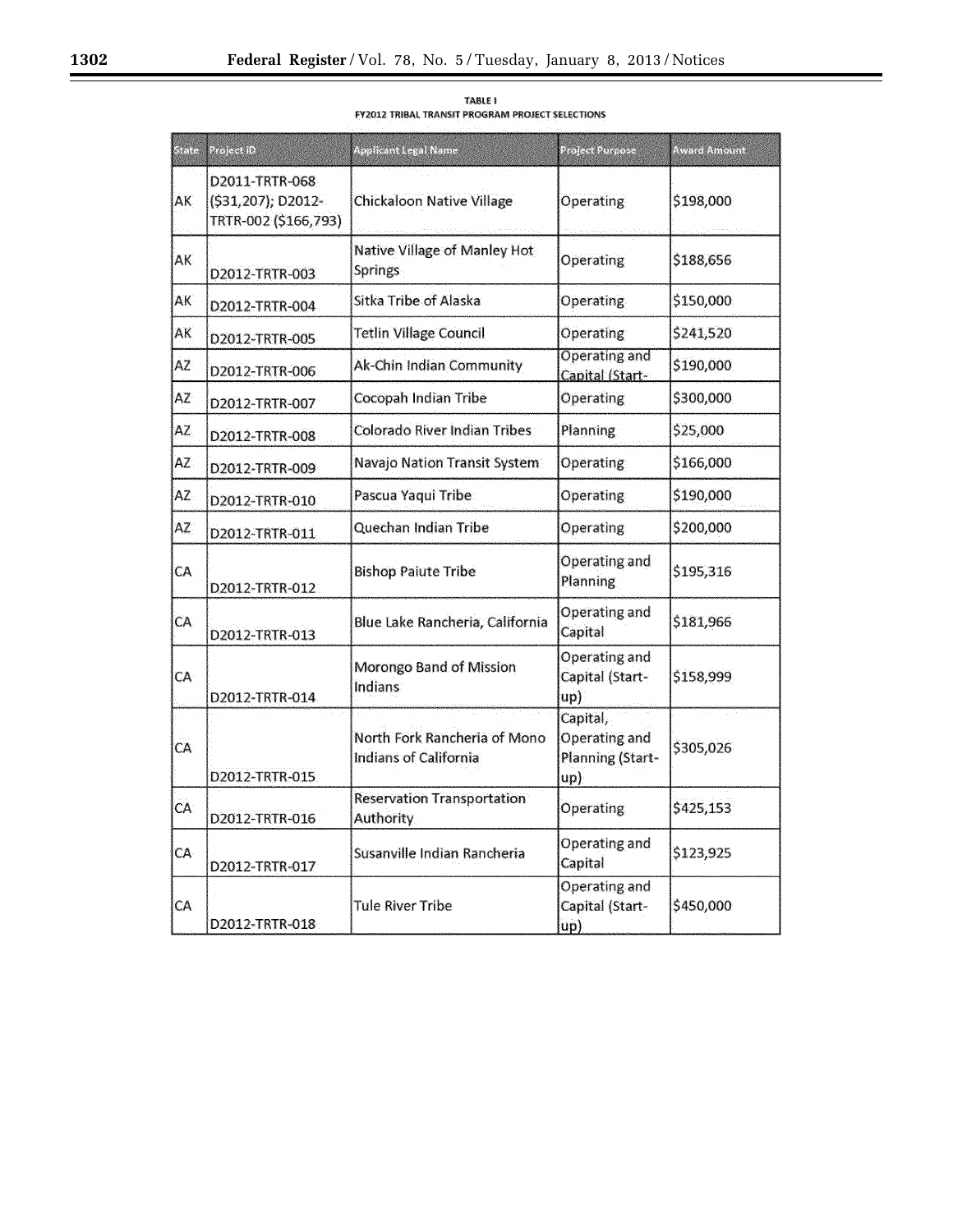| CA        | D2012-TRTR-019 | Yurok Tribe                                          | Operating and<br>Capital <sup>®</sup> | \$265,000 |
|-----------|----------------|------------------------------------------------------|---------------------------------------|-----------|
| CO.       | D2012-TRTR-020 | Southern Ute Indian Tribe                            | Operating                             | \$236,000 |
| <b>CT</b> | D2012-TRTR-021 | Mashantucket Pequot Tribal<br><b>Nation</b>          | Planning                              | \$25,000  |
| ID        | D2012-TRTR-022 | <b>Nez Perce Tribe</b>                               | Operating                             | \$300,000 |
| ID        | D2012-TRTR-023 | <b>Shoshone-Bannock Tribes</b>                       | Operating                             | \$200,000 |
| KS.       | D2012-TRTR-024 | <b>Prairie Band Potawatomi</b><br><b>Nation</b>      | Operating                             | \$200,000 |
| MN        | D2012-TRTR-025 | <b>Bois Forte Band of Chippewa</b>                   | Operating                             | \$348,950 |
| MN        | D2012-TRTR-026 | Fond du Lac Band of Lake<br><b>Superior Chippewa</b> | Operating                             | \$295,000 |
| <b>MN</b> | D2012-TRTR-027 | Leech Lake Band of Ojibwe                            | Operating                             | \$330,101 |
| MN        | D2012-TRTR-028 | Red Lake Band of Chippewa<br><b>Indians</b>          | <b>Operating</b>                      | \$350,000 |
| <b>MN</b> | D2012-TRTR-029 | White Earth Band of Chippewa                         | Operating                             | \$95,000  |
| MT        | D2012-TRTR-030 | Chippewa Cree Tribe                                  | Operating                             | \$236,000 |
| MT        | D2012-TRTR-031 | Crow Tribe of Indians                                | <b>Operating</b>                      | \$300,000 |
| MT        | D2012-TRTR-032 | Fort Belknap Indian Community                        | Operating                             | \$158,002 |
| <b>ND</b> | D2012-TRTR-033 | <b>Sitting Bull College</b>                          | Operating                             | \$200,860 |
| <b>ND</b> | D2012-TRTR-034 | <b>Three Affiliated Tribes</b>                       | <b>Planning</b>                       | \$25,000  |
| NE.       | D2012-TRTR-035 | Ponca Tribe of Nebraska                              | Operating                             | \$200,000 |
| <b>NE</b> | D2012-TRTR-036 | <b>Santee Sioux Nation</b>                           | Operating                             | \$190,000 |
| NM        | D2012-TRTR-037 | Ohkay Owingeh Tribal Council                         | Operating                             | \$317,993 |
| NM.       | D2012-TRTR-038 | Pueblo of Santa Ana                                  | Operating                             | \$199,134 |
| <b>NM</b> | D2012-TRTR-039 | Pueblo of Santa Clara, New<br>Mexico                 | <b>Operating</b>                      | \$140,000 |
| ОK        | D2012-TRTR-040 | Absentee Shawnee Tribe Of<br>Indians of Oklahoma     | Planning                              | \$25,000  |

TABLE I **FY2012 TRIBAL TRANSIT PROGRAM PROJECT SELECTIONS**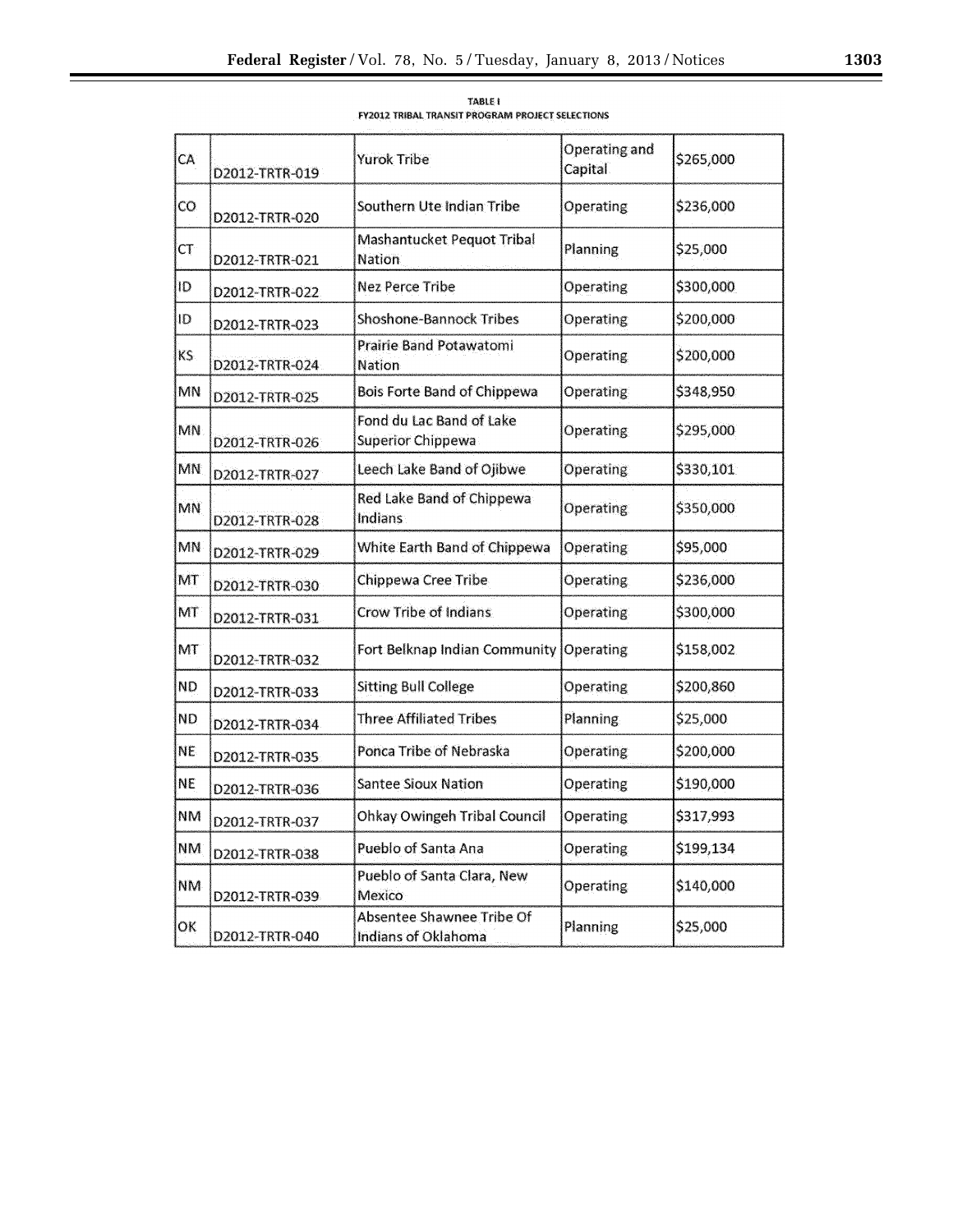| ОK  | D2012-TRTR-041 | <b>Cherokee Nation</b>                                                  | Operating        | \$350,000 |
|-----|----------------|-------------------------------------------------------------------------|------------------|-----------|
| ОK  | D2012-TRTR-042 | Choctaw Nation of Oklahoma                                              | <b>Operating</b> | \$350,000 |
| ОK  | D2012-TRTR-043 | Citizen Potawatomi Nation                                               | <b>Operating</b> | \$350,000 |
| ОΚ  | D2012-TRTR-044 | Kiowa Tribe of Oklahoma                                                 | Operating        | \$207,160 |
| ОΚ  | D2012-TRTR-045 | Miami Tribe of Oklahoma                                                 | <b>Operating</b> | \$350,000 |
| ОĶ  | D2012-TRTR-046 | Muscogee (Creek) Nation                                                 | Operating        | \$350,000 |
| ОK  | D2012-TRTR-047 | <b>Pawnee Nation</b>                                                    | <b>Planning</b>  | \$25,000  |
| ОK  | D2012-TRTR-048 | Ponca Tribe of Oklahoma                                                 | <b>Operating</b> | \$277,203 |
| ОK  | D2012-TRTR-049 | Seminole Nation of Oklahoma                                             | Operating        | \$277,000 |
| ОK  | D2012-TRTR-050 | The Chickasaw Nation                                                    | Operating        | \$300,000 |
| ОK  | D2012-TRTR-051 | United Keetoowah Band of<br>Cherokee Indians in Oklahoma                | Operating        | \$216,000 |
| OR  | D2012-TRTR-052 | <b>Confederated Tribes of Grand</b><br>Ronde                            | Operating        | \$248,000 |
| OR  | D2012-TRTR-053 | <b>Confederated Tribes of Siletz</b><br>Indians                         | Operating        | \$186,516 |
| OR  | D2012-TRTR-054 | <b>Confederated Tribes of the</b><br><b>Umatilla Indian Reservation</b> | <b>Operating</b> | \$275,000 |
| SC. | D2012-TRTR-055 | Catawba Indian Nation                                                   | <b>Operating</b> | \$350,000 |
| SD  | D2012-TRTR-056 | Cheyenne River Sioux Tribe                                              | <b>Operating</b> | \$350,000 |
| SD  | D2012-TRTR-057 | Lower Brule Sioux Tribe                                                 | Operating        | \$350,000 |
| SD  | D2012-TRTR-058 | Oglala Sioux Tribe                                                      | Operating        | \$300,000 |
| SD  | D2012-TRTR-059 | <b>Rosebud Sioux Tribe</b>                                              | Operating        | \$120,000 |
| SD  | D2012-TRTR-060 | Yankton Sioux Tribe                                                     | Operating        | \$209,456 |
| WA. | D2012-TRTR-061 | <b>Confederated Tribes and Bands</b><br>of the Yakama Nation            | Operating        | \$150,000 |
| WA. | D2012-TRTR-062 | Cowlitz Indian Tribe                                                    | Operating        | \$175,000 |
| WA: | D2012-TRTR-063 | Jamestown S'Klallam Tribe                                               | Operating        | \$84,357  |

TABLE I<br>FY2012 TRIBAL TRANSIT PROGRAM PROJECT SELECTIONS